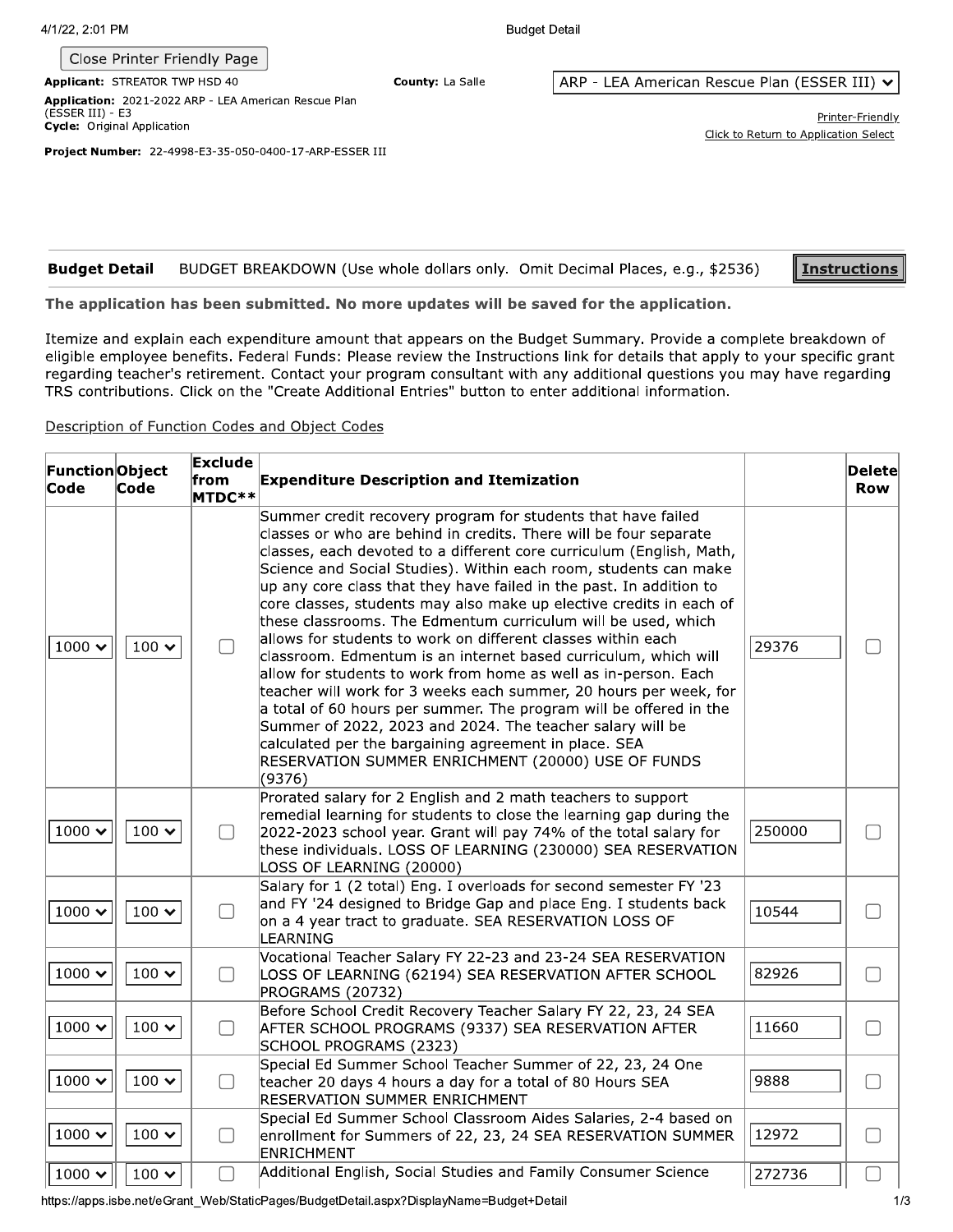**Budget Detail** 

|                                |                       |        | Teachers to decrease class sizes FY 22-23 and FY 23-24 LOSS OF<br>LEARNING                                                         |        |        |
|--------------------------------|-----------------------|--------|------------------------------------------------------------------------------------------------------------------------------------|--------|--------|
|                                |                       |        | Medicare for 2 English and 2 Math teachers to support remedial                                                                     |        |        |
| 1000 $\sim$                    | 200 $\sim$            | $\Box$ | learning for students to close the leaning gap during the 2022-2023<br>school year. LOSS OF LEARNING                               | 3700   | $\Box$ |
|                                |                       |        | Health insurance or pay-in-lieu of health insurance for 2 English and                                                              |        |        |
| 1000 $\sim$                    | 200 $\sim$            | $\Box$ | 2 Math teachers to support remedial learning for students to close                                                                 | 20000  | $\Box$ |
|                                |                       |        | the learning gap for 2022-2023 school year. LOSS OF LEARNING<br>(13697) SEA RESERVATION LOSS OF LEARNING (6303)                    |        |        |
|                                |                       |        | TRS for summer school teachers '22, '23, '24, 368; Medicare for                                                                    |        |        |
| $1000 \times$                  | $200 \times$          |        | summer school teachers '22, '23, '24, 426; ITRS for summer school                                                                  | 3823   |        |
|                                |                       | $\Box$ | teachers '22, '23, '24, 3029 SEA RESERVATION SUMMER                                                                                |        | $\Box$ |
|                                |                       |        | ENRICHMENT (3055) USE OF FUNDS (768)                                                                                               |        |        |
|                                |                       |        | TRS - 132, Medicare - 153 and ITRS - 1088 for Eng. I overloads for<br>second semester FY '23 and FY '24 designed to Bridge Gap and |        |        |
| 1000 $\sim$                    | 200 $\sim$            | ∩      | place Eng. I students back on a 4 year tract to graduate. SEA                                                                      | 1373   | $\Box$ |
|                                |                       |        | <b>RESERVATION LOSS OF LEARNING</b>                                                                                                |        |        |
|                                |                       |        | TRS for 2 English and 2 Math teachers to support remedial learning                                                                 |        |        |
| 1000 $\sim$                    | 200 $\bm{\checkmark}$ | $\Box$ | for students to close the learning gap during the 2022-2023 school                                                                 | 25000  | $\Box$ |
|                                |                       |        | year. LOSS OF LEARNING                                                                                                             |        |        |
| $1000 \times$                  | 200 $\sim$            | $\Box$ | Vocational Teacher TRS SEA RESERVATION LOSS OF LEARNING<br>(778) SEA RESERVATION AFTER SCHOOL PROGRAMS (259)                       | 1037   | $\Box$ |
|                                |                       |        | Vocational Teacher Medicare SEA RESERVATION LOSS OF LEARNING                                                                       |        |        |
| $1000 \times$                  | 200 $\sim$            | $\Box$ | (902) SEA RESERVATION AFTER SCHOOL PROGRAMS (301)                                                                                  | 1203   | $\Box$ |
| 1000 $\sim$                    | 200 $\sim$            | $\Box$ | Vocational Teacher ITRS SEA RESERVATION LOSS OF LEARNING                                                                           | 8550   | $\Box$ |
|                                |                       |        | (6412) SEA RESERVATION AFTER SCHOOL PROGRAMS (2138)                                                                                |        |        |
|                                |                       |        | Vocational Teacher Benefits on Pay-in-leu, TRS 100, Medicare 116,                                                                  |        |        |
| $1000 \times$                  | 200 $\sim$            | $\Box$ | ITRS 824 SEA RESERVATION LOSS OF LEARNING (780) SEA<br>RESERVATION AFTER SCHOOL PROGRAMS (260)                                     | 1040   | $\Box$ |
|                                |                       |        | Before School Credit Recovery Teacher Benefits FY 22, 23, 24. TRS .                                                                |        |        |
| 1000 $\sim$                    | 200 $\sim$            | $\Box$ | 146; Medicare - 170; ITRS - 1203 SEA RESERVATION AFTER                                                                             | 1519   | $\Box$ |
|                                |                       |        | <b>SCHOOL PROGRAMS</b>                                                                                                             |        |        |
|                                |                       |        | Special Ed Summer School Teacher Benefits Summer of 22, 23, 24,                                                                    |        |        |
| $1000 \times$                  | 200 $\sim$            | $\Box$ | TRS - 124; Medicare - 144; ITRS - 1020 SEA RESERVATION                                                                             | 1288   | $\Box$ |
|                                |                       |        | SUMMER ENRICHMENT<br>Special Ed Summer School Classroom Aides Benefits, Summer of                                                  |        |        |
| 1000 $\boldsymbol{\checkmark}$ | 200 $\sim$            | $\Box$ | 22, 23, 24. Medicare - 189; Social Security - 805; IMRF - 676 SEA                                                                  | 1670   | $\Box$ |
|                                |                       |        | <b>RESERVATION SUMMER ENRICHMENT</b>                                                                                               |        |        |
|                                |                       |        | Additional English, Social Sciences, and Family Consumer Science                                                                   |        |        |
| $1000 \times$                  | $200 \times$          | ∩      | Teachers" Benefits FY 22-23 and FY 23-24, TRS 3411: Medicare                                                                       | 35490  |        |
|                                |                       |        | 3957: ITRS 28122 LOSS OF LEARNING<br>Vocational Teacher Pay-in-leu SEA RESERVATION LOSS OF                                         |        |        |
| $1000 \times$                  | 200 $\sim$            | $\Box$ | LEARNING (5989) SEA RESERVATION AFTER SCHOOL PROGRAMS                                                                              | 7986   | $\Box$ |
|                                |                       |        | (1997)                                                                                                                             |        |        |
| $1000 \times$                  | $300 \times$          | $\Box$ | Site license for NearPod to assist in remote learning. USE OF FUNDS                                                                | 4200   | $\Box$ |
|                                |                       |        | Salary for certified school nurse for FY 23 and FY 24 (presently OSF                                                               |        |        |
| 1000 $\boldsymbol{\checkmark}$ | $300 \times$          | $\Box$ | contract - board has indicated preference for certified nurse) USE                                                                 | 105000 | $\Box$ |
|                                |                       |        | OF FUNDS                                                                                                                           |        |        |
| 1000 $\sim$                    | 400 $\sim$            | $\Box$ | Special Ed Summer School Teaching Supplies Summer of 22, 23, 24<br>USE OF FUNDS                                                    | 1500   | $\Box$ |
|                                |                       |        | Vocational Equipment for additional classes to promote additional                                                                  |        |        |
|                                |                       |        | vocational education interest and assist in social distancing.                                                                     |        |        |
|                                |                       |        | Additional equipment such as welders, woodworking tools, and                                                                       |        |        |
| $1000 \times$                  | 500 $\sim$            | $\Box$ | other vocational items will be purchased to facilitate better social                                                               | 300000 | $\Box$ |
|                                |                       |        | distancing in order that students may use more equipment<br>simultaneously while spaced out appropriately instead of all using     |        |        |
|                                |                       |        | the same limited amounts of equipment. USE OF FUNDS                                                                                |        |        |
| $2210 \times$                  | $300 \times$          | $\Box$ | Professional Development, Mental Health USE OF FUNDS                                                                               | 2540   | $\Box$ |
| $2210 \times$                  | $300 \times$          | $\Box$ | Professional Development FY 22-23 and FY 23-24 USE OF FUNDS                                                                        | 30000  | ∩      |
|                                |                       |        | T-Mobile service for LTE enabled Chromebooks for student                                                                           |        |        |
| $2540 \times$                  | $300 \times$          | $\Box$ | classroom Chromebooks September '22-September '24. USE OF                                                                          | 27000  | $\Box$ |
|                                |                       |        | <b>FUNDS</b>                                                                                                                       |        |        |
|                                |                       |        |                                                                                                                                    |        |        |